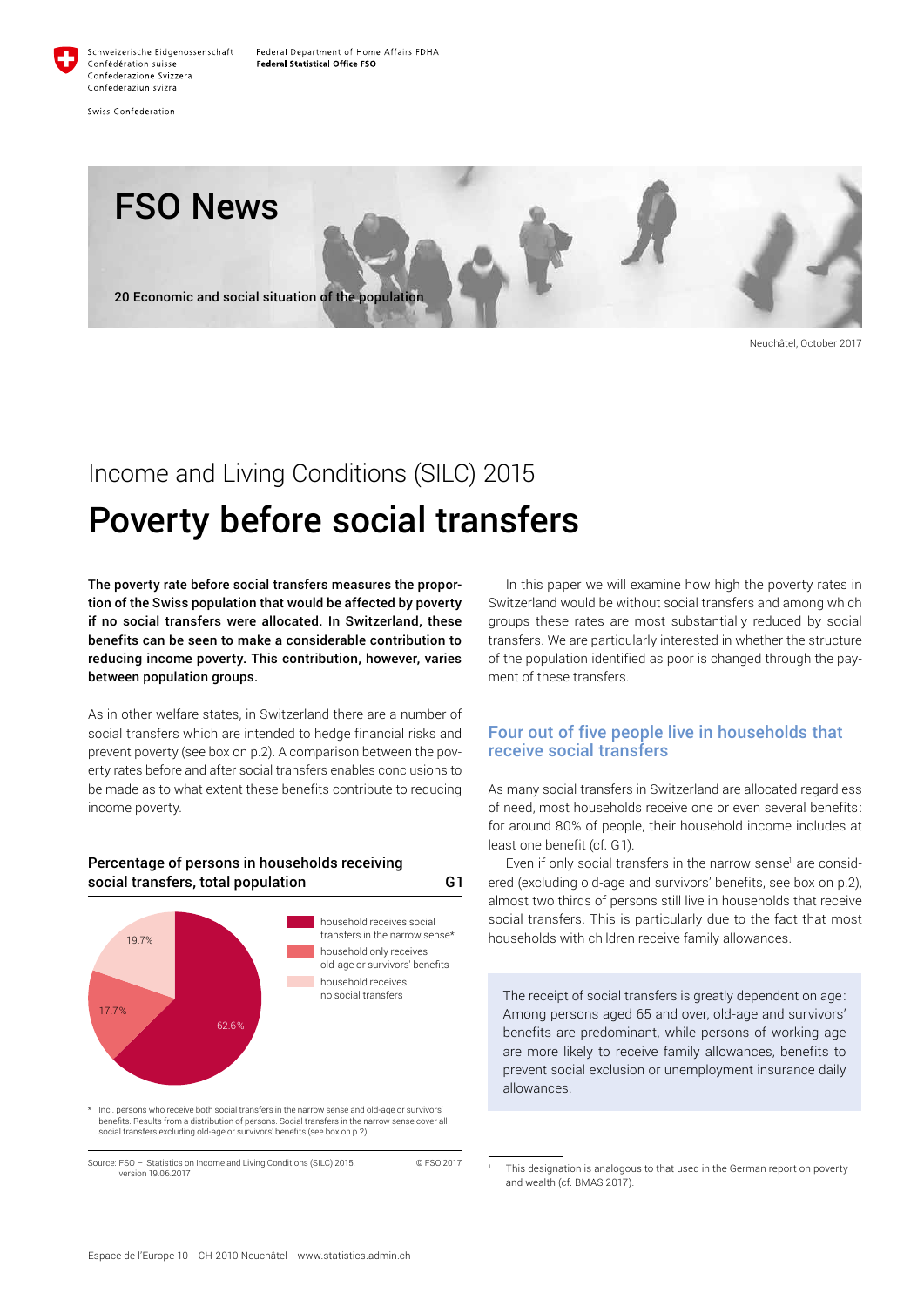#### What are social transfers?

Here social transfers are defined as social support for private households through state or private institutional units (state, canton, commune, church, NGOs etc.) (Eurostat 2016).

#### Social transfers in the narrow sense are benefits

- In the event of unemployment (unemployment insurance daily allowances);
- For families/children (e.g. family allowances, alimony advances, supplementary benefits for families);
- In the event of illness and disability (e.g. sick-day benefits and invalidity pensions incl. supplementary benefits [SB]);
- For educational support (educational grants);
- For reduction of living costs (housing assistance);
- To prevent social exclusion (e.g. granting of reduced health insurance premiums, social assistance, benefits from other institutions [church, private relief funds, charitable organisations]).

Social transfers in a broader sense also include pension claims acquired through the payment of contributions

- In old-age (1st and 2nd pillar old-age pensions, incl. SB);
- For survivors (1st and 2nd pillar survivors' pensions, incl. SB).

By contrast, alimony, other payments from private households and 3rd pillar pensions or voluntary life insurance are not considered as social transfers.

## Poverty is greatly reduced by social transfers

In the first instance, the comparison of poverty rates before and after social transfers shows that government redistribution can significantly reduce poverty in Switzerland (cf. G2). With the exclusion of all social transfers, almost one third of the Swiss population would be affected by poverty (30.1%)<sup>2</sup>. If only social transfers in the narrow sense are subtracted from income, the poverty rate falls to 15.9%. When all transfers have been taken into account it is ultimately 7.0%<sup>3</sup>. The percentage of income poor people in Switzerland is thus reduced by roughly 50% (excluding old-age benefits) to 75% (including old-age benefits) through social transfers.



total population G2

Poverty rates before and after social transfers,

Social transfers in the narrow sense cover all social transfers excluding old-age or survivors' benefits (see box). Accordingly, in variant 1) old-age or survivors' benefits (incl. SB) are included in<br>the household income and are not considered as social transfers. In variant 2) by contrast, all social<br>transfers are

Source: FSO – Statistics on Income and Living Conditions (SILC) 2015, © FSO 2017 version 19.06.2017, without imputed rent

Old-age benefits from old age and survivors' insurance (OASI<sup>4</sup>, 1st pillar) and the occupational pension fund (BV, 2nd pillar) are by far the most important social transfers in the Swiss social security system. They are allocated regardless of need following the insurance principle: i.e. on reaching pension age they are paid out to all persons that have paid the necessary contributions.

<sup>2</sup> This is a theoretical consideration that works on the premise that all other factors remain unchanged. However, it should be assumed that omitting social transfers would also influence people's behaviour. For example, presumably many people where possible would save more and/or work longer if they were not entitled to receive old-age benefits.

This corresponds to the regular poverty rate according to the absolute poverty concept published by the FSO every year (cf. [www.statistics.admin.ch](https://www.bfs.admin.ch/bfs/de/home/statistiken/wirtschaftliche-soziale-situation-bevoelkerung/soziale-situation-wohlbefinden-und-armut/armut-und-materielle-entbehrungen.html) -Look for statistics  $\rightarrow$  Economic and social situation of the population  $\rightarrow$ Social situation, well-being and poverty  $\rightarrow$  Poverty and material deprivation  $\rightarrow$  Poverty)

<sup>4</sup> OASI is the English abbreviation for old age and survivors' insurance. This insurance is often more widely recognised by the German, French and Italian abbreviations (AHV and AVS respectively) but OASI has been used for the sake of simplicity in this publication.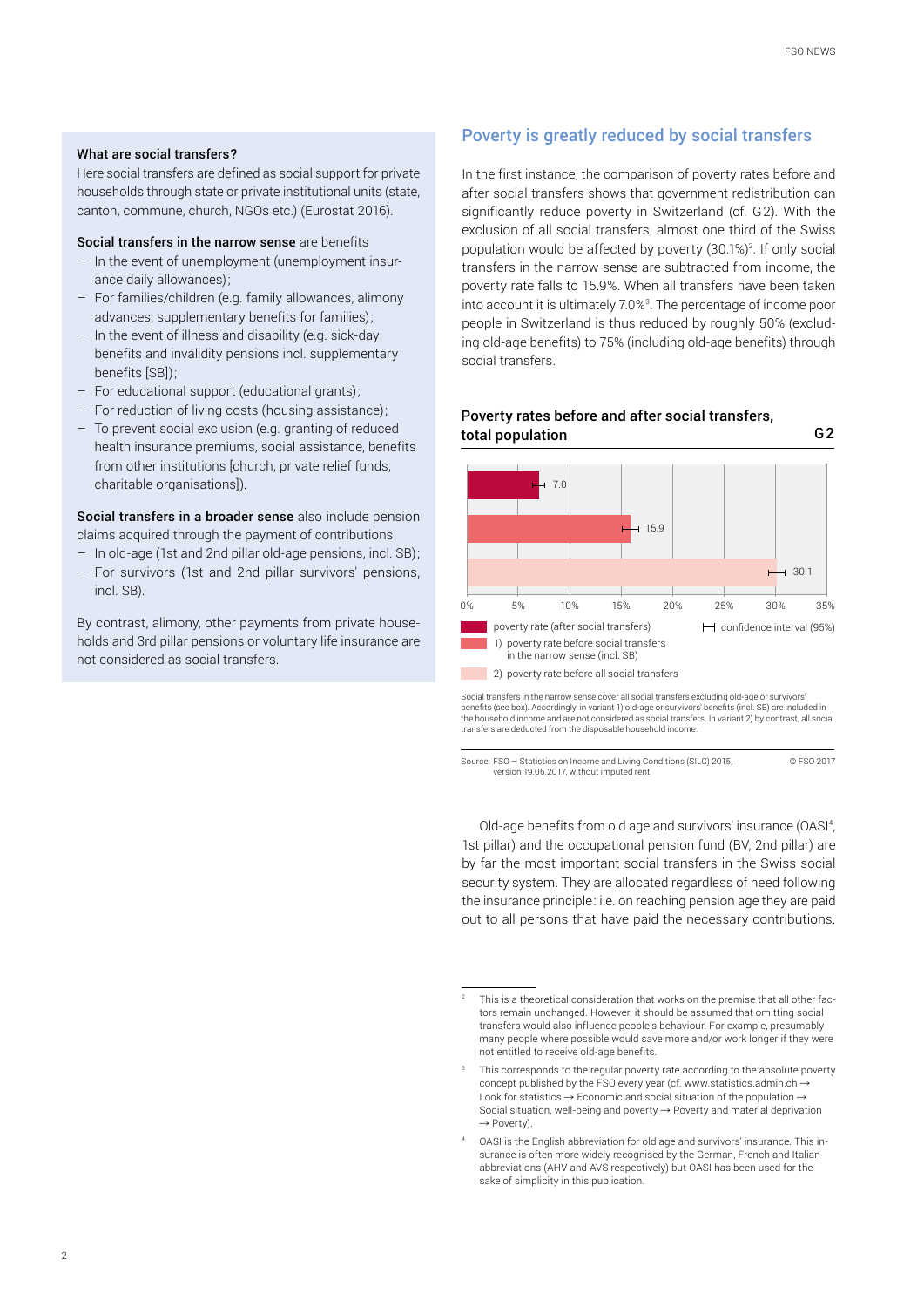In order to calculate the poverty rate, the poverty threshold is usually compared with the disposable household income. This is calculated by totalling all household income components (including social transfers) and then subtracting compulsory expenditure (taxes, deductions for social insurance, basic health insurance premiums, payments to other households etc.). Poverty is thus generally defined as poverty after social transfers, i.e. anyone who has an income that is below the poverty threshold after consideration of all transfers and payments is deemed poor. The situation is therefore taken into consideration post-redistribution.

To examine to what extent social transfers contribute to fighting income poverty, hypothetical income before social transfers may also be calculated as an alternative. For this purpose, social transfers are subtracted from the disposable income to give a disposable household income before social transfers<sup>5</sup>.

Two variants are calculated pursuant to European specifications (Eurostat 2016): disposable income before social transfers in the narrow sense (old-age and survivors' benefits are still included as income) and disposable income before all social transfers (all social transfers are subtracted from the household income). By comparing these with the poverty threshold, a poverty rate before social transfers in the narrow sense and a poverty rate before all social transfers may then be calculated.

Coverage among the population is very high in particular in the case of OASI: the household income of 98% of persons aged 65 and over includes at least one OASI old-age benefit and in the case of just under half (47%) of persons this also includes an old-age benefit from the occupational pension fund. Such benefits usually make up most of the income of a person of pension age. Indeed, these are often the only substantial source of income for this age group<sup>6</sup>.

### Percentage of persons in households receiving social transfers, by age group G3



Incl. persons who receive both social transfers in the narrow sense and old-age or survivors benefits. Results from a distribution of persons. Social transfers in the narrow sense cover all social transfers excluding old-age or survivors' benefits (see box on p.2).

Source: FSO – Statistics on Income and Living Conditions (SILC) 2015, © FSO 2017 version 19.06.2017

In contrast, among persons of working age, old-age benefits play only a marginal role. They are only slightly more common among the  $50-64$  age group (cf. G3)<sup>7</sup>. Among the under 65 age group in contrast, social transfers in the narrow sense (e.g. family allowances, invalidity pensions, unemployment insurance daily allowances or social assistance<sup>8</sup>) are a priority. However, they are less important among persons aged 65 and over. On average, around 10% of the household income of persons aged between 18 and 64 comes from such benefits.

Family allowances are by far the most frequently received social transfers in the narrow sense (45% of the overall population or 90% of households with at least one child under 25 years). However, in terms of amount this benefit is not very substantial. It is usually allocated as a supplement to income from employment and accounts for just under 5% of the total household income in the case of households with children. Around half of these households (47%) do not receive any further social transfers in addition to family allowances.

In the case of around one quarter of the population, further benefits to prevent social exclusion (e.g. granting of reduced health insurance premiums or social assistance) are included in the household income, among 11% unemployment benefits and among 8% invalidity benefits. All other benefits only concern less than 5% of persons.

<sup>5</sup> By contrast, compulsory expenditure remains constant and is not adjusted to modified income, i.e. old-age pensions are subtracted from income, yet their taxation on the expenditure side is still to be deducted. Consequently, there is a tendency to overestimate poverty before social transfers. However, sensitivity analyses have shown that the impact of this is extremely limited and can therefore be ignored (cf. FSO 2017a).

<sup>6</sup> In 2015 almost three quarters of the household income of persons aged 65 and over came from old-age benefits and around 20% from employment and property income on average. Survivors' benefits were proportionately the second most important social transfer although they accounted for only 2% of household income. For almost one quarter of persons of this age group (22.5%), at least 99% of the household income came from old-age benefits.

Around 20% of 50-64-year olds lived in households claiming an old-age benefit in 2015. This mostly concerned women (pension age 63–64 years), early retirees and those who lived in the same household as an older person.

<sup>8</sup> Social assistance is almost exclusively claimed by persons under the age of 65 years as it is generally replaced by benefits supplementary to old-age and survivors' insurance on retirement.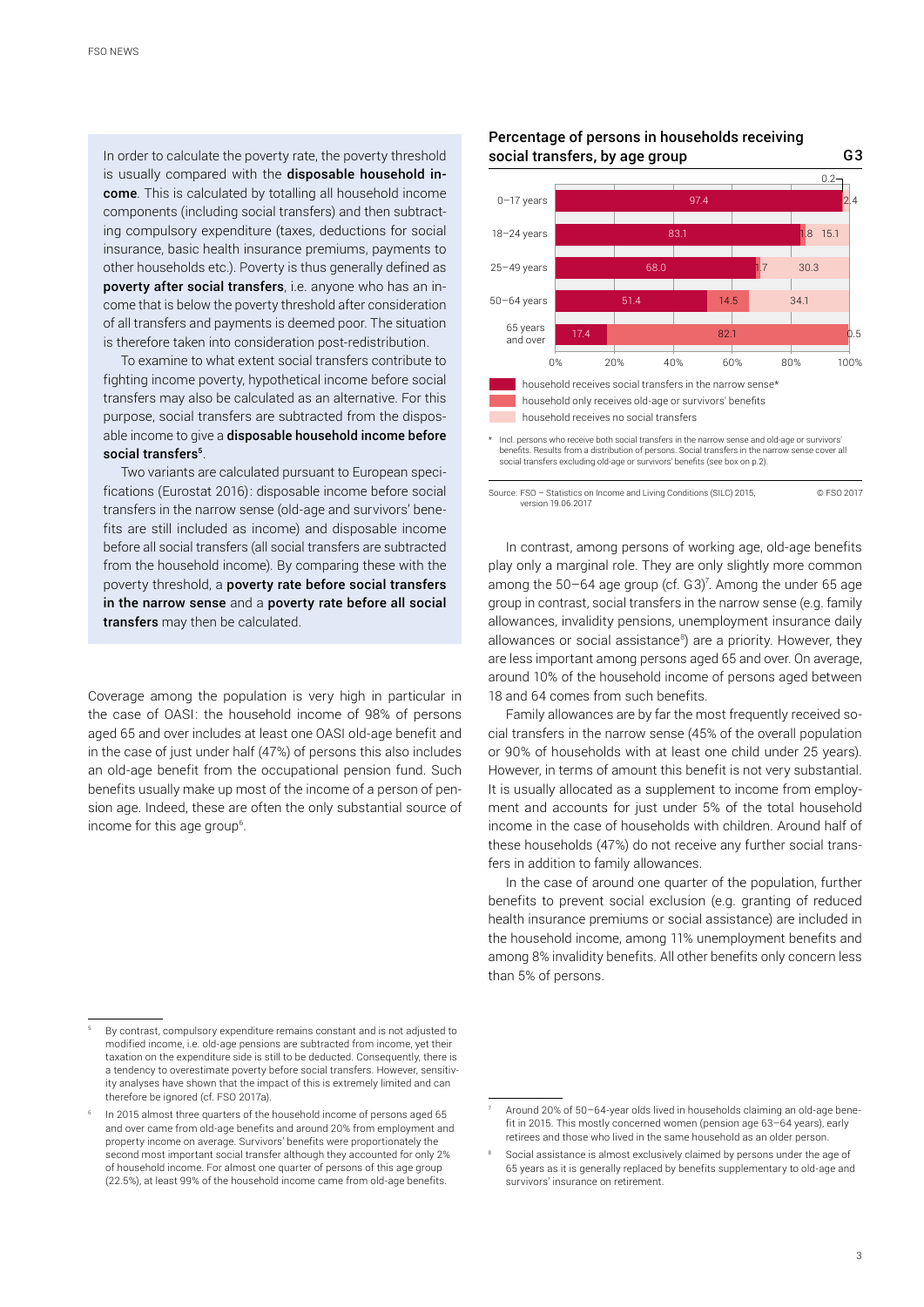## Four out of five people would be affected by poverty at retirement age without social transfers

As the receipt of social transfers varies considerably between persons of working age and those of retirement age, in this section particular focus will be given to persons aged 65 and over.

Those who receive OASI benefits are entitled to supplementary benefits (SB), provided that they are able to demonstrate sufficient need. As SB to OASI are intended to prevent old-age poverty, we will analyse their impact separately by comparing the poverty threshold with an additional hypothetical variant of the disposable income. In this additional variant, only old-age and survivors' benefits paid out regardless of need are counted as income. In actual terms, these are the 1st and 2nd pillar pensions. SB to OASI, however, are excluded (cf. variant 1b in T1). Subsequently, their effect on poverty rates can be considered separately.

The considerable importance of old-age benefits for persons aged 65 and over is reflected in particularly high poverty rates before social transfers: Excluding all social transfers, 84.6% of persons aged 65 and over would be in income poverty (cf. G4) 9 .

After all social transfers, the poverty rate of the older population is 13.9%. Social transfers thus reduce the poverty rate by around 71 percentage points. Most of this decrease (91%) is apportioned to non means-tested old-age or survivor's benefits from the 1st and 2nd pillars (excl. SB). After these transfers, the poverty rate of persons aged 65 and over is still 20.3%.

Accounting for 6% of the total decrease, the SB also make a substantial contribution to fighting old-age poverty and result in a further decrease of the poverty rate to 16.0%. In contrast, social transfers in the narrow sense (in particular invalidity pension and family benefits) have only a comparatively low impact on the poverty rate of persons aged 65 and over. They account for only 3% of the decrease.

#### Four poverty rate variants before social transfers T1

| Income components included in disposable<br>household income:              | Non-transfer income | Non means-tested old-age<br>or survivors' benefits (excl. SB) | Supplementary benefits<br>for OASI (SB) | All other social<br>transfers |
|----------------------------------------------------------------------------|---------------------|---------------------------------------------------------------|-----------------------------------------|-------------------------------|
| poverty rate (after social transfers)                                      |                     | Х                                                             |                                         | X                             |
| 1a) poverty rate before social transfers<br>in the narrow sense (incl. SB) |                     | Χ                                                             |                                         |                               |
| 1b) poverty rate before social transfers in the<br>narrow sense (excl. SB) |                     | Χ                                                             |                                         |                               |
| 2) poverty rate before all social transfers                                |                     |                                                               |                                         |                               |
|                                                                            |                     |                                                               |                                         |                               |

Source: FSO – own diagram © FSO 2017

However, older persons are also more likely to have financial assets that may be used to finance daily needs. Therefore, income only partly reflects the financial means of this age group (cf. FSO 2014).



Poverty rates before and after social transfers,

persons aged 65 years and over G4

All poverty rates are based on income and do not take into account any financial assets. In variant 1a) old-age or survivors' benefits (incl. SB) are included in the household income and are not considered as social transfers. In variant 1b) by contrast, the SB are also deducted from income In variant 2), all social transfers are deducted from the disposable household income.

Source: FSO – Statistics on Income and Living Conditions (SILC) 2015, © FSO 2017 version 19.06.2017, without imputed rent

Without social transfers, around 85% of persons aged 65 and over would be income poor. In many cases, 1st and 2nd pillar pensions are their only substantial source of income.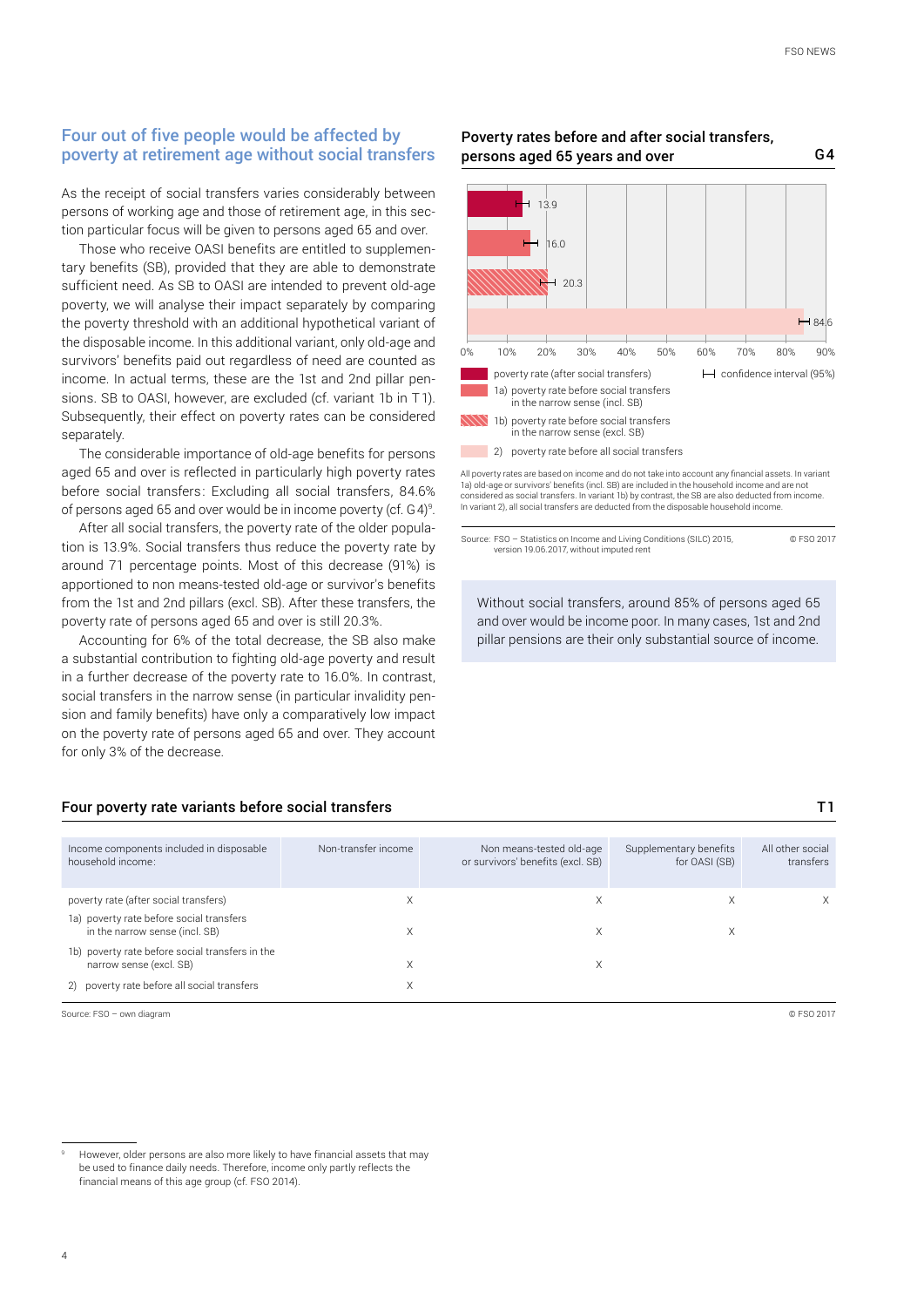## Groups at risk are largely identical before and after social transfers

As old-age and survivors' benefits play hardly any role among persons under the age of 65, we will only consider the poverty rate before social transfers in the narrow sense below (incl. SB, cf. variant 1a in T1). For this indicator, old-age and survivors' benefits (incl. SB) are the only social transfers counted as income.

Research into poverty has shown that a number of variables may affect the risk of poverty. Poverty rates may differ, e.g. typically by educational attainment, household type and household participation in the employment market.

The main question discussed below is whether the same groups would be identified as particularly vulnerable without social transfers or whether shifts occur between the groups through the allocation of social transfers. Poverty rates before and after social transfers are thus compared by certain characteristics.

The first result is that the poverty rates of the various groups are influenced to different degrees by social transfers in the narrow sense (cf. G5): While the poverty rate falls on average by around 56% through these benefits, among persons aged 65 and over it falls only by 13%. However, among couples with three or more children the decrease is more than 80%. Social transfers therefore do not have the same impact in fighting poverty among all groups of the population.





\* This value is based on low case numbers and should therefore be interpreted with caution.

Both poverty rates are based on income and do not take into account any financial assets. In the case of the poverty rate before social transfers in the narrow sense, old-age or survivors' benefits (incl. SB) are included in the household income and are not considered as social transfers. The household variables are based on persons who live in households with these characteristics. The variables relating to the educational and labour market are only collected for persons aged 18 or over. All persons under the age of 25 who live with their father and/or mother are considered to be children.

Source: FSO – Statistics on Income and Living Conditions (SILC) 2015, version 19.06.2017, without imputed rent © FSO 2017

G5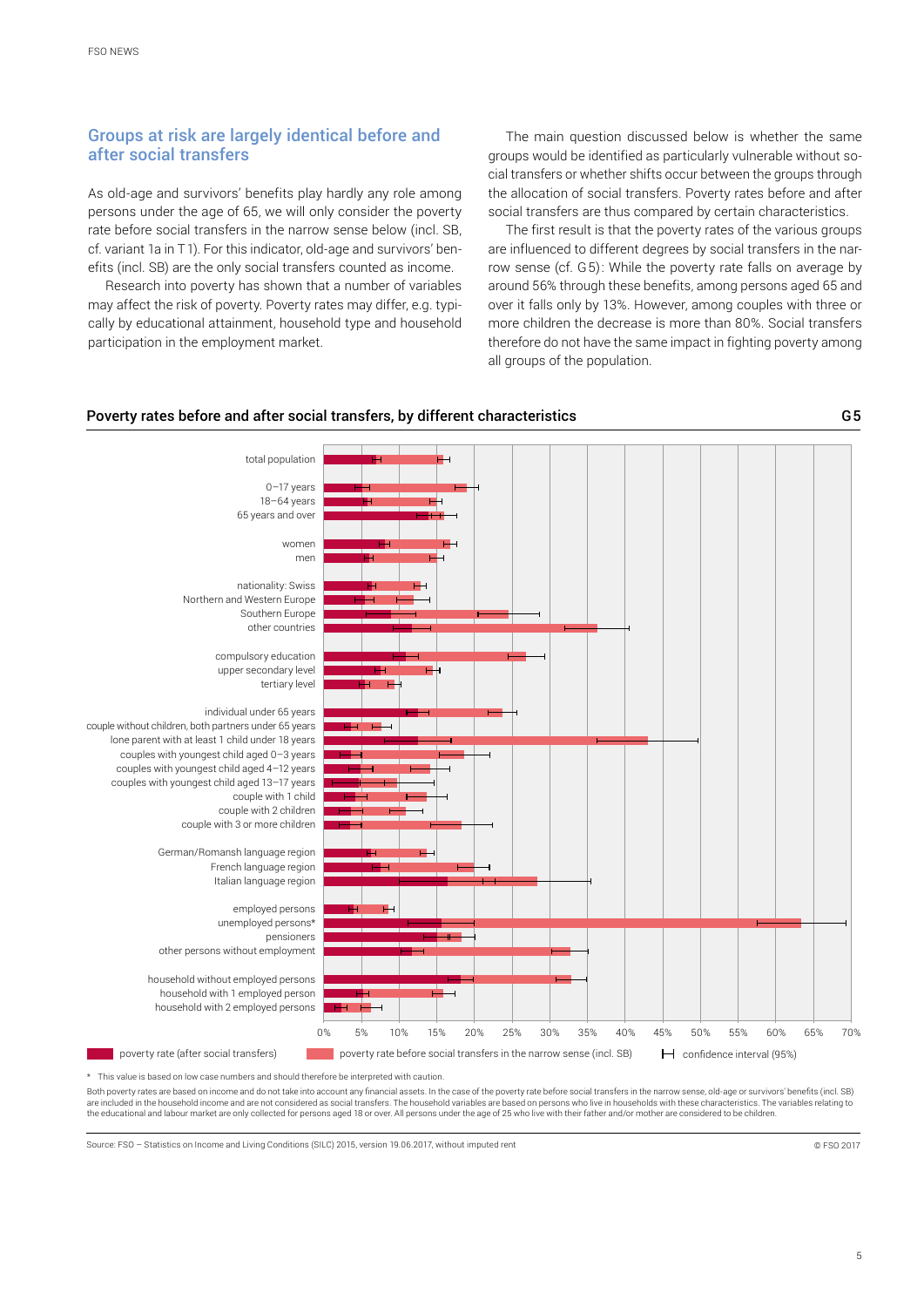For example, considerable differences can be seen before social transfers among foreign nationals by country of origin; these differences are reduced substantially by social transfers. For instance, excluding social transfers, more than one third (36.3%) of persons from "other countries"10 and around one quarter (24.6%) of persons from Southern Europe would be affected by poverty. As a result of social transfers, the poverty rates fall to 11.7% and 8.9% respectively and no longer significantly differ from one another<sup>11</sup>.

Social transfers also reduce the impact of a person's educational level on their risk of poverty. Although there are still considerable differences after social transfers, among persons without post-compulsory education the poverty rate after social transfers is reduced far more substantially than it is among people with a tertiary diploma (decrease from 26.9% to 10.9% compared with a decrease from 9.4% to 5.4%). Persons who have only completed compulsory education often have a lower income meaning that social transfers account for a larger part of their household income (14.0%) than is the case for persons who have completed upper secondary level (7.5%) or tertiary level education (5.3%).

Social transfers have a particularly strong influence on the poverty rates of households with minor children. Without social transfers, these households would have far higher poverty rates than comparable households without children. For example, lone mothers or fathers with children under 18 would be far more likely to experience income poverty (43.0%) than persons under the age of 65 who live alone (23.7%). Through social transfers, the value in both groups falls to 12.5%. This means that the transfers help to compensate for the risk of poverty of these types of households<sup>12</sup>. However, these two groups have considerably higher poverty rates both before and after transfers than the population as a whole.

In the case of households with minor children, social transfers play a greater role in combating poverty than they do in comparable households without children.

Measured in terms of disposable income before social transfers, poverty rates among couples with minor children are also considerably higher than for couples under 65 without children (7.7%), especially if the youngest child is under the age of three (18.7%) or three or more children live in the household (18.3%). After considering all social transfers, the poverty rates of persons in couple households with and without children are virtually identical (3.6% and 3.5%).

The majority of couples with children (53%) only receive family allowances. As previously mentioned, these are only for small amounts. A further 33% were granted reduced health insurance premiums. For a substantial number of these households that are not considered to be affected by poverty after all transfers, their disposable household income is thus only marginally above the poverty threshold<sup>13</sup>.

A person's employment status is also another important influencing factor. The poverty rate before social transfers of unemployed persons registered the highest value of all groups considered with over  $60\%$ <sup>14</sup>. Through social transfers - these are mainly benefits from unemployment insurance (24% of the household income<sup>15</sup>), invalidity insurance (5%) and benefits to prevent social exclusion (9%) – the poverty rate of this group falls to 15.6% and no longer differs from that of pensioners and other persons without employment. Although this value is still considerably higher than it is among the population as whole, the differences are smaller.

Social transfers have a compensatory effect on the risk of poverty of the various groups. Yet the risk factors for poverty in Switzerland still remain largely unchanged both before and after social transfers.

Social transfers in Switzerland therefore have a compensatory effect overall. Yet there are only minor changes in the structure of the population defined as poor. Although social transfers considerably reduce the poverty rate in many groups, they are still more likely to be affected by income poverty even after transfers than the population as a whole.

This remaining category covers all persons who do not originate from Northern, Western or Southern Europe (cf. glossary). However, the actual composition of this category may vary quite substantially from year to year due to the sample size of the survey. In 2015 the following countries were most represented: Kosovo, Macedonia, Turkey, Serbia, Croatia and Sri Lanka.

The confidence intervals of both values overlap (cf. G5).

<sup>&</sup>lt;sup>12</sup> In addition to social transfers that account for around 23% of income in loneparent households, transfer payments from private households are also of relevance to this group (15%, e.g. alimony). According to Eurostat guidelines (2016), these however are not to be considered as social transfers.

These households are accordingly far more likely to be at risk of poverty than couples without children (cf. FSO 2017b, chapter 8.2).

This value is based on low case numbers and should be interpreted with caution.

This low value can be explained by the fact that only 70% of persons who were mostly unemployed in 2015 received unemployment benefits during this period and around half of these lived in households with at least one employed person.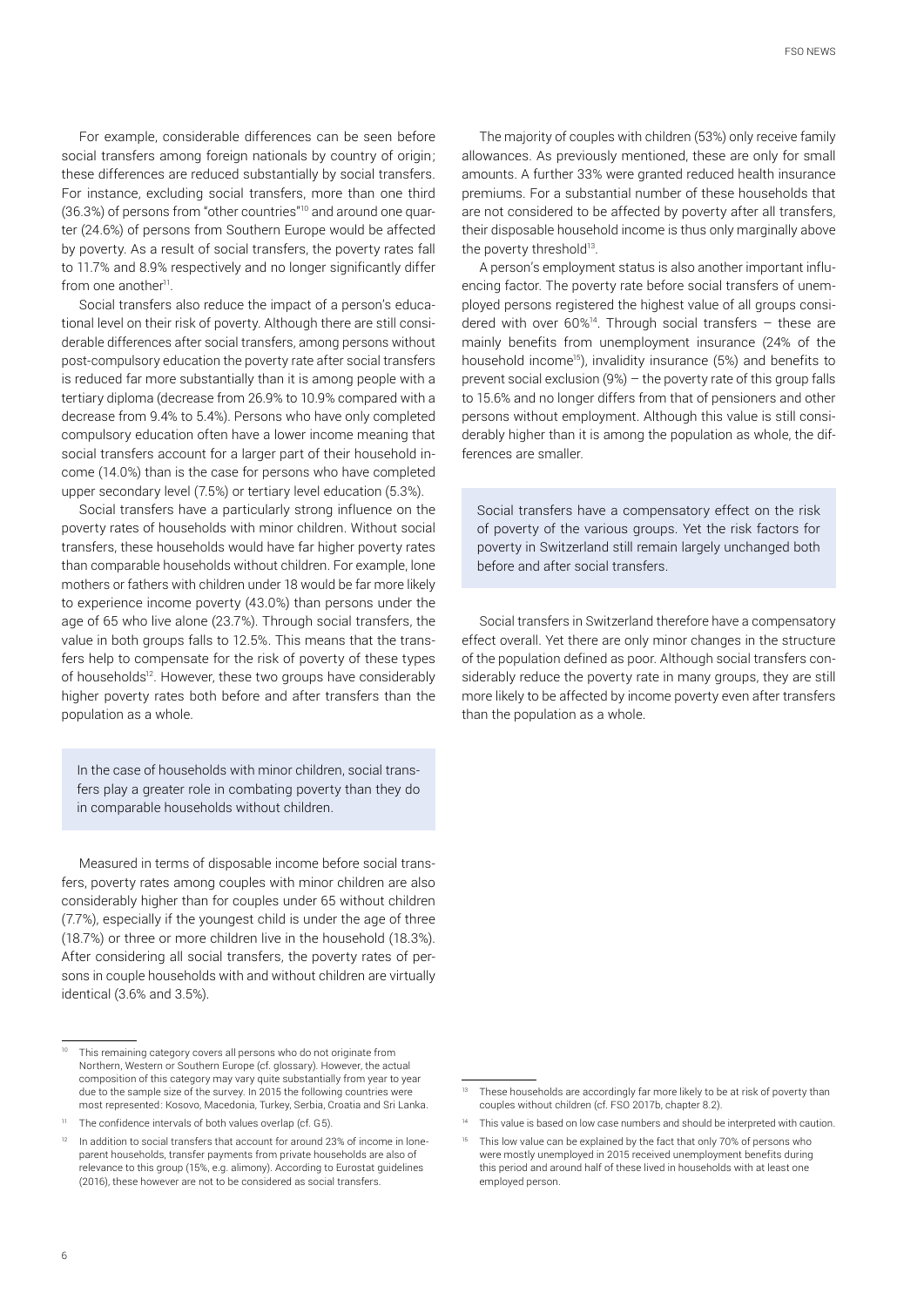

#### At-risk-of-poverty rates before and after social transfers, European comparison G6

The at-risk-of-poverty threshold for all three indicators is set at 60% of the median equivalised disposable income after social transfers (not considering any financial assets). Social transfers in the narrow sense cover all social transfers excluding old-age or survivors' benefits (see box on p.2). Accordingly, in variant 1) old-age or survivors' benefits (incl. SB) are included in the household income and are not considered as social transfers. In variant 2) by contrast, all social transfers are deducted from the disposable household income.

Source: FSO – FU-SILC 2015, version 15.06.2017, without imputed rent © FSO 2017

## Many European countries show a similar pattern to Switzerland

To enable comparisons with other European countries, the European defined at-risk-of-poverty rate before social transfers is used. Pursuant to the Eurostat guidelines (2016), the at-risk-ofpoverty threshold set at 60% of the median equivalised disposable income after social transfers is compared with both variants of disposable income before social transfers (cf. G 6).

Switzerland is among the countries with the lowest at-risk-ofpoverty rate before all social transfers with 37.6% (after Iceland with 32.5%, the Czech Republic with 37.0% and Malta with 37.5%). However, without social transfers more than one in two residents would be at risk of poverty in Greece (52.9%) and Serbia (55.7%). These very high values overall confirm the importance of social transfers in European countries in hedging the social risks of age and death of family members.

If old-age and survivors' benefits are counted as income (at-risk-of-poverty rate before social transfers in the narrow sense), between 37.2% (Serbia) and 16.8% (Czech Republic) of European residents are at risk of poverty.

In general, social transfers tend to reduce the at-risk-ofpoverty rate considerably in all of the countries considered. The influence of social transfers is greatest in the Czech Republic where the at-risk-of-poverty rate after social transfers is approx. 75% lower than it is before all social transfers. In Scandinavia (except Sweden), the Netherlands and Hungary, it also falls by 70% or more. In Switzerland the at-risk-of-poverty rate is reduced by 59% through social transfers. This corresponds roughly to the European average (61%). By contrast, in the Baltic states, Macedonia, Romania and Bulgaria, the at-risk-of-poverty rate falls by less than 50%.

In the majority of countries, most of the decrease can be accounted for by old-age and survivors' benefits. It is only in Ireland that social transfers in the narrow sense reduce the at-risk-ofpoverty rate far more considerably than old-age and survivors' benefits. In Norway, Iceland and Denmark, the at-risk-of-poverty rate is roughly halved once again by social transfers in the narrow sense. By contrast, in Greece, Romania and Macedonia the rate is almost just as high before social transfers in the narrow sense as it is after social transfers. In Switzerland, social transfers in the narrow sense make a larger than average contribution to reducing the at-risk-of-poverty rate. These account for 42% of the total decrease (EU-28: 32%).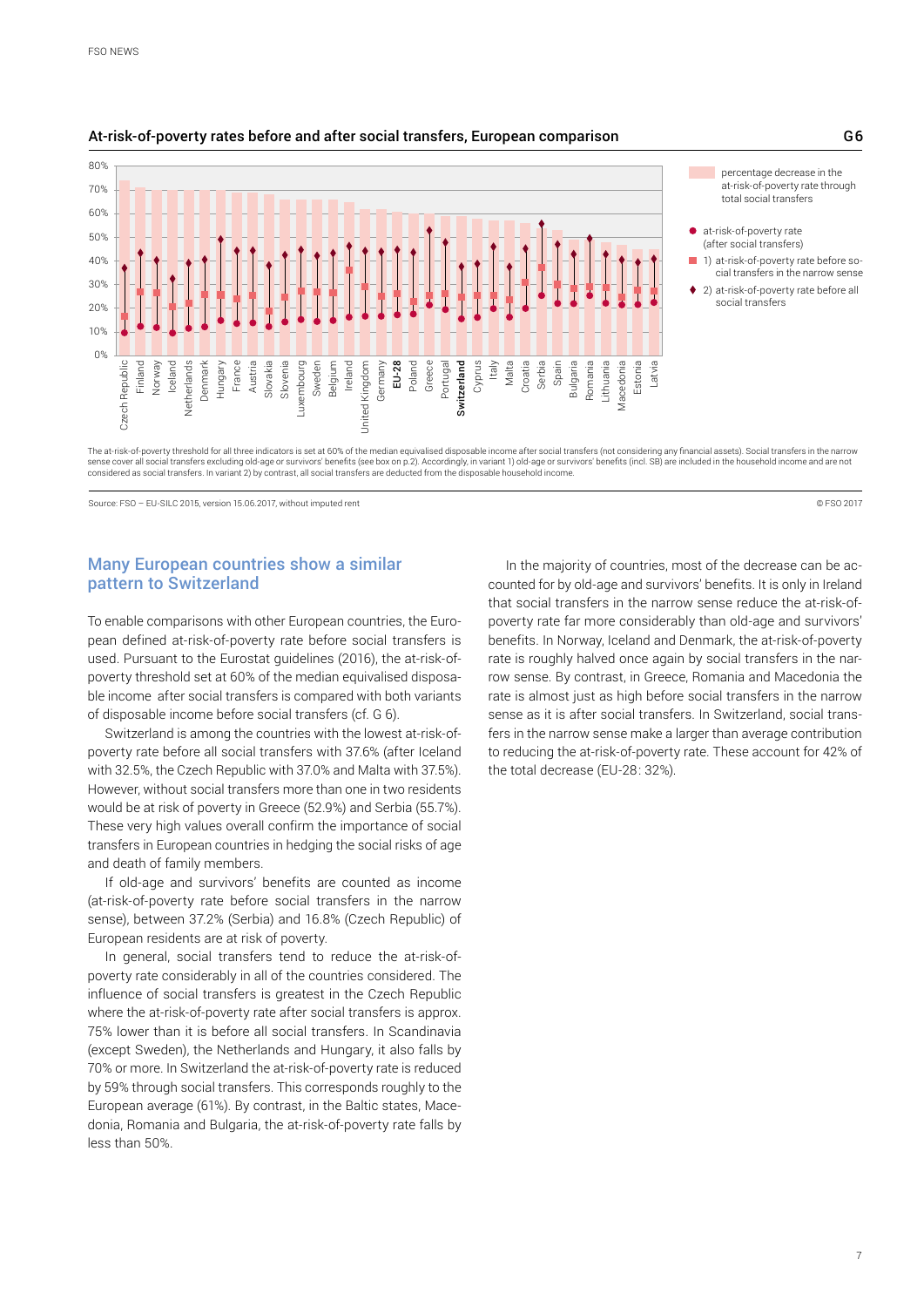## **Conclusions**

The allocation of social transfers has a major influence on poverty rates in Switzerland: depending on the indicator in question, they are reduced by around 50% (excluding old-age benefits) to 75% (including old-age benefits). Therefore, in more than half of cases where household income would otherwise lie below the poverty threshold, social transfers bring these households above the threshold.

For persons aged 65 and over, old-age benefits have a particularly large impact. Without these benefits, more than four in five older persons would be income poor. Old-age benefits (incl. SB) are therefore by far the most important social transfers in the social security system. For this age group, other social transfers play only a marginal role.

By contrast, for younger people social transfers in the narrow sense (invalidity benefits, family allowances, benefits to prevent social exclusion (e.g. social assistance) and unemployment benefits) are of particular importance. For most groups the poverty rate is considerably reduced by such benefits. However, the structure of the population considered to be poor remains largely unchanged. Both before and after social transfers, the largest risk factors for poverty in Switzerland are a low level of school education and inadequate integration into labour market.

Only the poverty risk posed by the presence of children in the household can be evidently compensated for by social transfers. Without social transfers, lone-parent households and couple households with very young and/or several children would be far more likely to be affected by income poverty than individuals and couples without children. By contrast, after social transfers no differences can be found between households of working age with and without children. It should however be noted that the household incomes of many of these households lie only just above the poverty threshold meaning that in many cases their financial situation is therefore likely to remain difficult even after social transfers.

In European comparison, many countries show a similar pattern to Switzerland. For example, the at-risk-of-poverty rate is usually lowered more considerably by old-age and survivors' benefits than by other social transfers. While the influence of the total social transfers in Switzerland on the at-risk-of-poverty rate is average, social transfers in the narrow sense play a slightly larger role than on European average.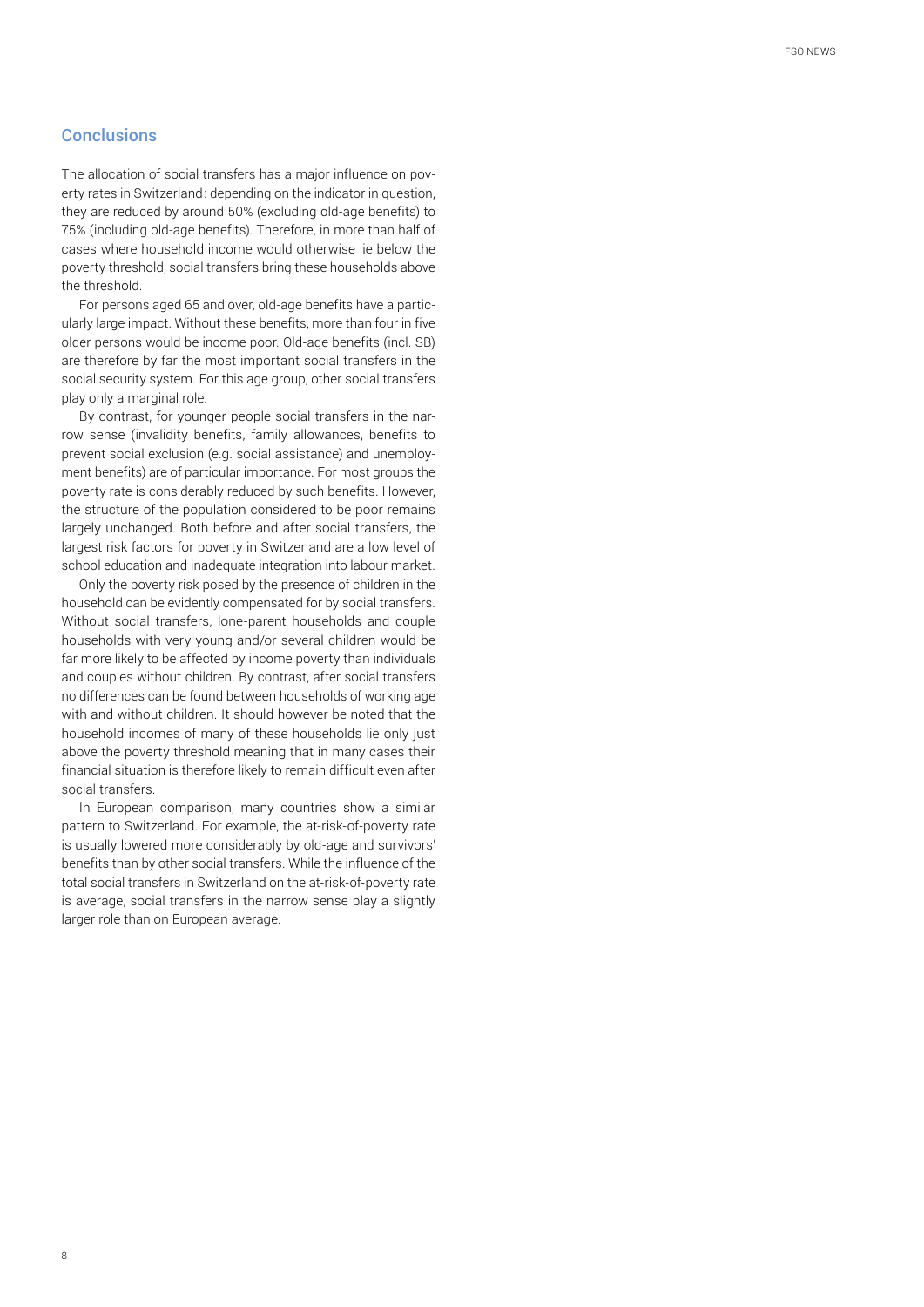## **Bibliography**

Federal Statistical Office (FSO), 2017a, Poverty rates before and after social transfers. Paper submitted at the 65th plenary session of the Conference of European Statisticians' Seminar on Poverty Measurement. [www.unece.org/fileadmin/DAM/stats/](https://www.unece.org/fileadmin/DAM/stats/documents/ece/ces/2017/CES_30_Poverty_Switzerland.pdf) [documents/ece/ces/2017/CES\\_30\\_Poverty\\_Switzerland.pdf](https://www.unece.org/fileadmin/DAM/stats/documents/ece/ces/2017/CES_30_Poverty_Switzerland.pdf) (12.07.2017).

Federal Statistical Office (FSO), 2017b, Familien in der Schweiz. Statistischer Bericht 2017. Neuchâtel: FSO.

Federal Statistical Office (FSO), 2014, Armut im Alter. Neuchâtel: FSO.

Federal Ministry of Labour and Social Affairs (BMAS), 2017, Lebenslagen in Deutschland. Der Fünfte Armuts- und Reichtumsbericht der Bundesregierung. Bonn: BMAS. www.armuts-und-reichtumsbericht.de (08.08.2017).

Eurostat, 2016, Methodological Guidelines and Description of EU-SILC Target Variables, 2015 operation (Version August 2016), [https://circabc.europa.eu/sd/a/afb4601b-4e5c-4f40-86bb-0c3d-](https://circabc.europa.eu/sd/a/afb4601b-4e5c-4f40-86bb-0c3d0d94aa12/DOCSILC065%20operation%202015%20VERSION%2008-08-2016.pdf [12.07.2017])[0d94aa12/DOCSILC065%20operation%202015%20VERSION%20](https://circabc.europa.eu/sd/a/afb4601b-4e5c-4f40-86bb-0c3d0d94aa12/DOCSILC065%20operation%202015%20VERSION%2008-08-2016.pdf [12.07.2017]) [08-08-2016.pdf \(12.07.2017\)](https://circabc.europa.eu/sd/a/afb4601b-4e5c-4f40-86bb-0c3d0d94aa12/DOCSILC065%20operation%202015%20VERSION%2008-08-2016.pdf [12.07.2017])

#### Survey on income and living conditions (SILC)

The present analysis is based on the survey SILC (Statistics on Income and Living Conditions) which is coordinated on a European basis with the annual participation of more than 30 countries. The purpose of the survey is to examine income distribution, poverty, social exclusion and living conditions. In Switzerland, it is based on a sample of approximately 7500 households, i.e. more than 17 000 persons who are randomly selected from a sampling frame for the FSO's person and household surveys (SRPH). The reference population is comprised of the permanent resident population living in private households (incl. non-permanent residents living in a household with at least one permanent resident). The income included in the 2015 SILC survey refers to the year 2014.

For further information please see <www.silc.bfs.admin.ch>

#### Accuracy of estimates

All estimates calculated on the basis of a sample are subject to a degree of uncertainty as only part of the population (sample) is used to estimate a characteristic of the overall population. This error margin can be quantified by calculating a 95% confidence interval which grows closer the more precise the results are. The term "confidence interval" expresses that the true value of the overall population's characteristics is very likely (95% likely) to lie within the interval.

The confidence interval is used to determine whether the observed differences are statistically significant. Example: The poverty rate before social transfers is  $30.1\%$  ( $\pm$  0.8), the poverty rate after social transfers 7.0% (± 0.6). The confidence intervals of these two rates are 29.3% to 30.9% and 6.4% to 7.6% and do not overlap. The difference observed is therefore statistically significant.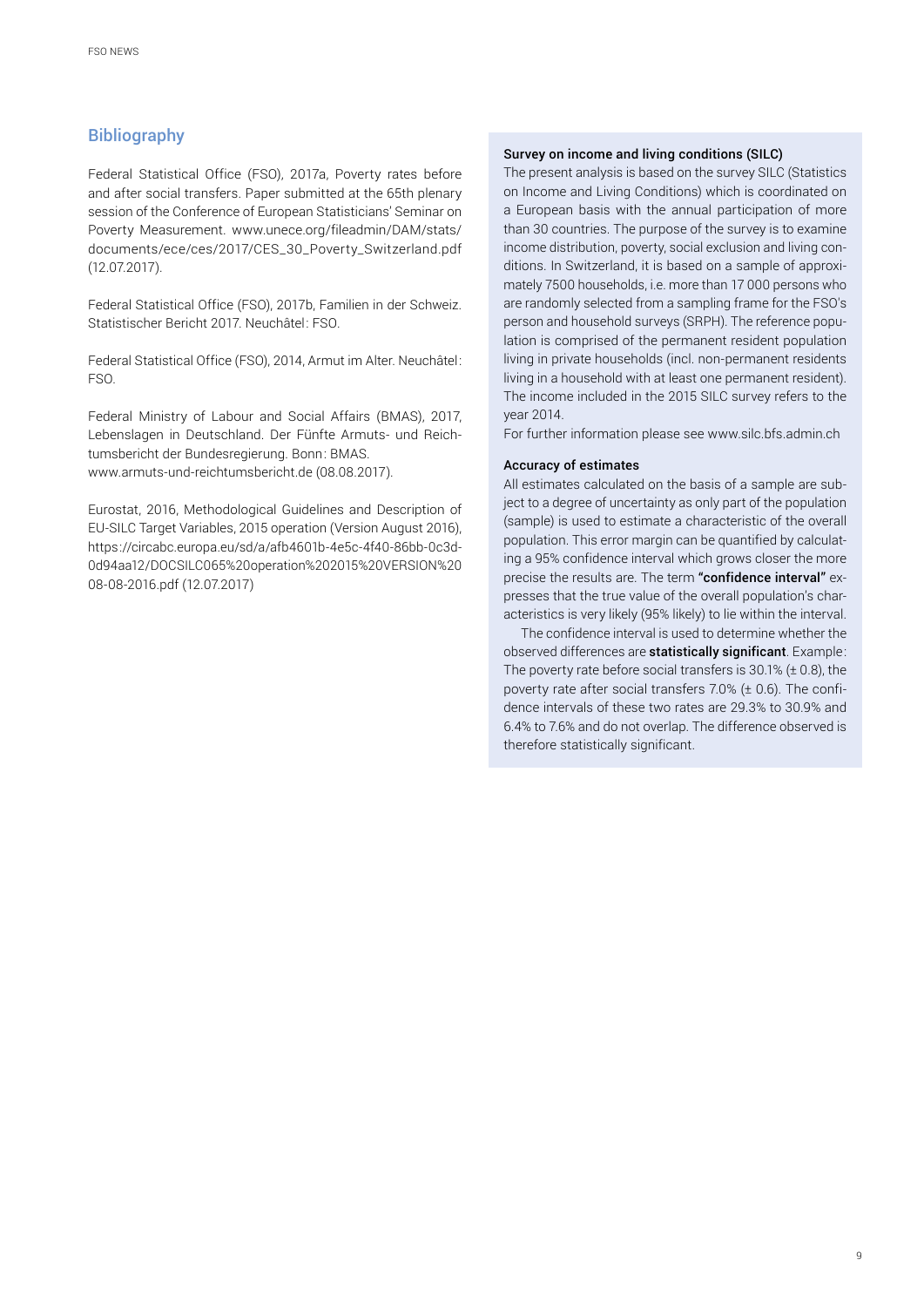## **Glossary**

#### Employment status

Employed persons are all persons aged 18 or older who during the calendar year prior to the interview (= reference periods for income in the SILC) were mostly, i.e. for at least half of all months, either employed or self-employed. During the same period, unemployed persons were mostly jobseekers or retired pensioners. Persons in training, persons who are not able to work and other persons who are not professionally active are classified as other economically inactive persons. The person's self-assessment is authoritative.

#### Income

The gross household income includes all income from all of the members of a private household (income from employment and self-employment, pensions and social transfers, income from property, alimony and other maintenance payments from other households). However, it does not include any financial assets. The income included in the 2015 SILC survey refers to the year 2014.

The **disposable household income** is calculated by subtracting compulsory expenditure from the gross household income. Compulsory expenditure includes social insurance contributions, taxes, basic health insurance premiums, alimony and other maintenance payments.

The disposable equivalised income is calculated on the basis of the disposable household income, taking into account the size and composition of households. The oldest member of the household is given a weighting of 1, every other person aged 14 or over is weighted 0.5 and every child under the age of 14 is weighted 0.3 (OECD-modified scale). This allows for savings which result from the communal economic activity of a household with several persons.

#### Median

The median or central value divides the observation values classified by size into two equally sized halves. One half of the values is above the median, the other half below.

#### Nationality

Switzerland: All persons with Swiss nationality (including persons holding more than one nationality)

Northern and Western Europe: Nationals of the following countries: Austria, Belgium, Denmark, Finland, France, Germany, Great Britain, Iceland, Ireland, Liechtenstein, Luxembourg, Monaco, the Netherlands, Norway, Sweden

Southern Europe: Nationals of the following countries: Andorra, Greece, Italy, Portugal, San Marino, Spain, Vatican

Other countries: all persons who do not hold any of the nationalities specified above

#### Poverty

There are two approaches for defining monetary poverty : the absolute and the relative approach. Both concepts are based on income only and do not take into account any financial assets (income poverty).

The **poverty rate** is based on an "absolute" threshold: People are considered to be poor if they do not have the financial means to buy goods and services that are necessary for a socially integrated life. The poverty rate thus serves as a foundation for the evaluation of social policy. The **poverty threshold** used is based on the social subsistence level. It consists of a fixed amount to cover living expenses, individual housing costs as well as CHF 100 per month per person aged 16 or over for additional expenses. In 2015, the poverty threshold on average was around CHF 2239 per month for a single person and around CHF 3984 for two adults with two children.

The at-risk-of-poverty rate is based on a "relative" threshold: People are considered to be at risk of poverty if they have an equivalised disposable income that is considerably below the standard income level in the country concerned. Thus poverty is seen as a form of inequality. By convention, the European Union has set the at-risk-of-poverty threshold at 60% of the median disposable equivalised income (OECD: 50%).

## Further information

[www.statistics.admin.ch](https://www.bfs.admin.ch/bfs/de/home/statistiken/wirtschaftliche-soziale-situation-bevoelkerung/soziale-situation-wohlbefinden-und-armut/armut-und-materielle-entbehrungen.html)  $\rightarrow$  Look for statistics  $\rightarrow$  Economic and social situation of the population  $\rightarrow$  Social situation, well-being and poverty  $\rightarrow$  Poverty and material deprivation  $\rightarrow$  Poverty before social transfers